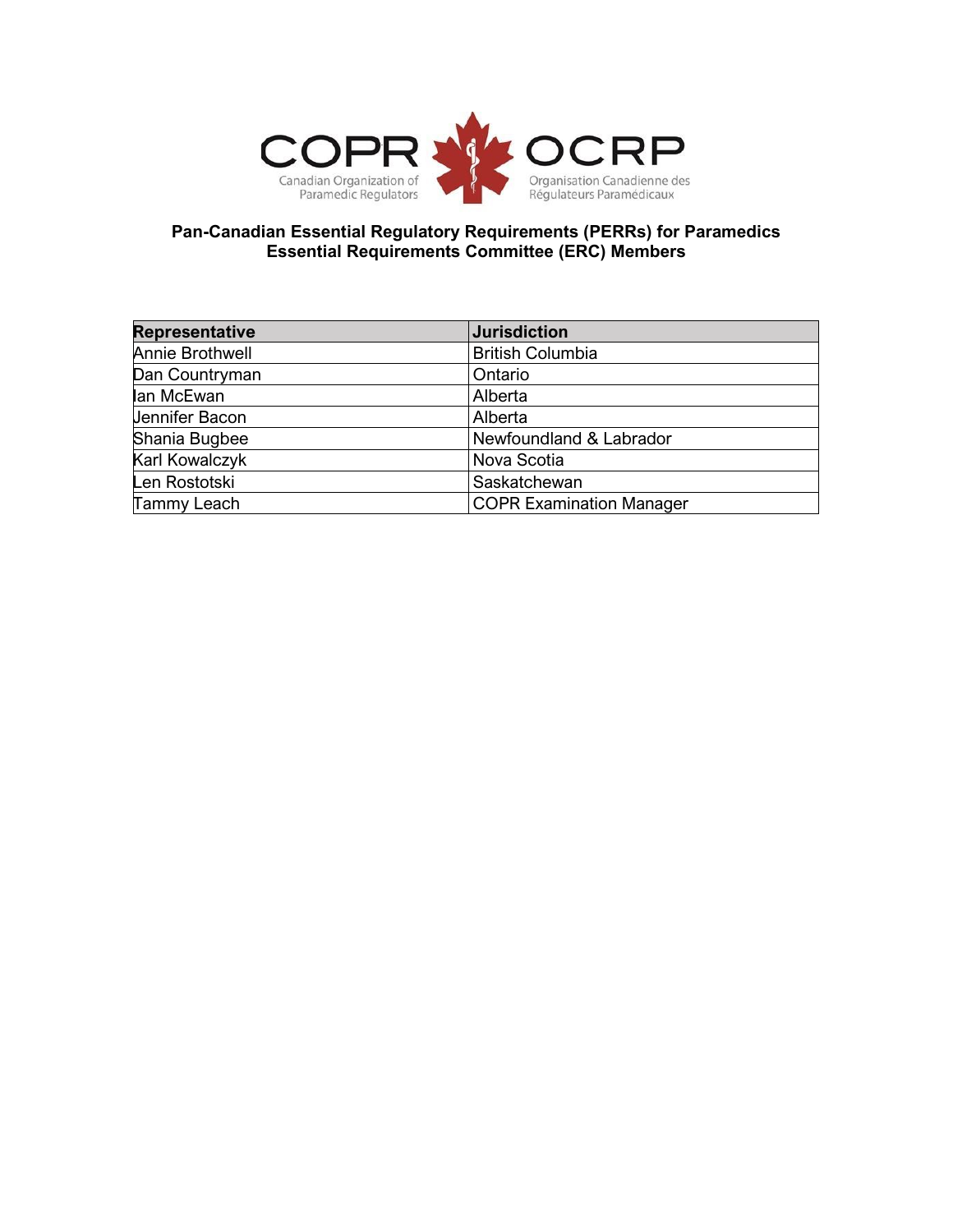

## **Pan-Canadian Essential Regulatory Requirements (PERRs) for Paramedics Stakeholder Advisory Committee (SAC) Members**

| <b>Representative</b>         | <b>Stakeholder Group</b>               |
|-------------------------------|----------------------------------------|
| <b>Ron Bowles</b>             | Society for Pre-Hospital Educators of  |
|                               | Canada (SPEC)                          |
| Derek Cassista                | Paramedic Association of New Brunswick |
| <b>LCol Monica Ott</b>        | <b>Canadian Armed Forces</b>           |
| MWO Jean-Sebastien Morin      | <b>Canadian Armed Forces</b>           |
| MWO Aimee Randell (alternate) | <b>Canadian Armed Forces</b>           |
| <b>France Parisien</b>        | <b>Health Standards Organization</b>   |
| Dale Weiss                    | Paramedic Chiefs of Canada             |
| <b>Pierre Poirier</b>         | Paramedic Association of Canada        |
| <b>Tim Ford</b>               | Canadian Organization of Paramedic     |
|                               | <b>Regulators</b>                      |
| Donna Denney                  | <b>Public Representative</b>           |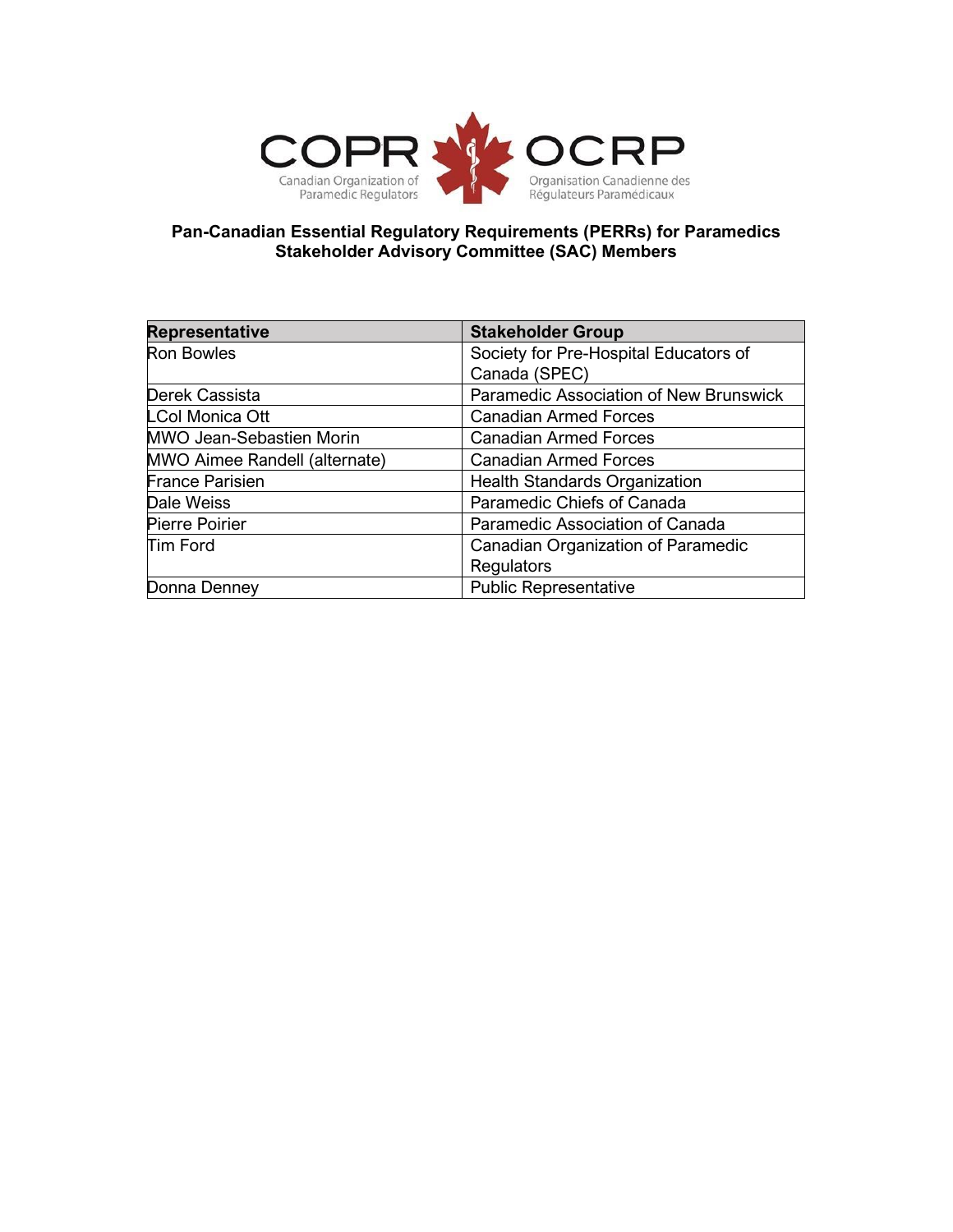

## **Pan-Canadian Essential Regulatory Requirements (PERRs) for Paramedics Subject Matter Expert Committee (SMEC) Members**

| <b>Representative</b>        | <b>Jurisdiction</b>     |
|------------------------------|-------------------------|
| Ann-Marie Paquet             | Yukon                   |
| Cari Evenson-Carleton        | Saskatchewan            |
| Craig Kennedy                | Newfoundland & Labrador |
| Laura Hirello                | Nova Scotia             |
| Oliver Oxbury                | <b>British Columbia</b> |
| Pauline Marcelo              | Ontario                 |
| Paul Nairn                   | Manitoba                |
| <b>Sheldon Thunstrom</b>     | Alberta                 |
| Ryan Brown                   | Nova Scotia             |
| lan McEwan                   | Alberta                 |
| Karl Kowalczyk               | Nova Scotia             |
| Carole-Ann Lachance Lapierre | Quebec                  |